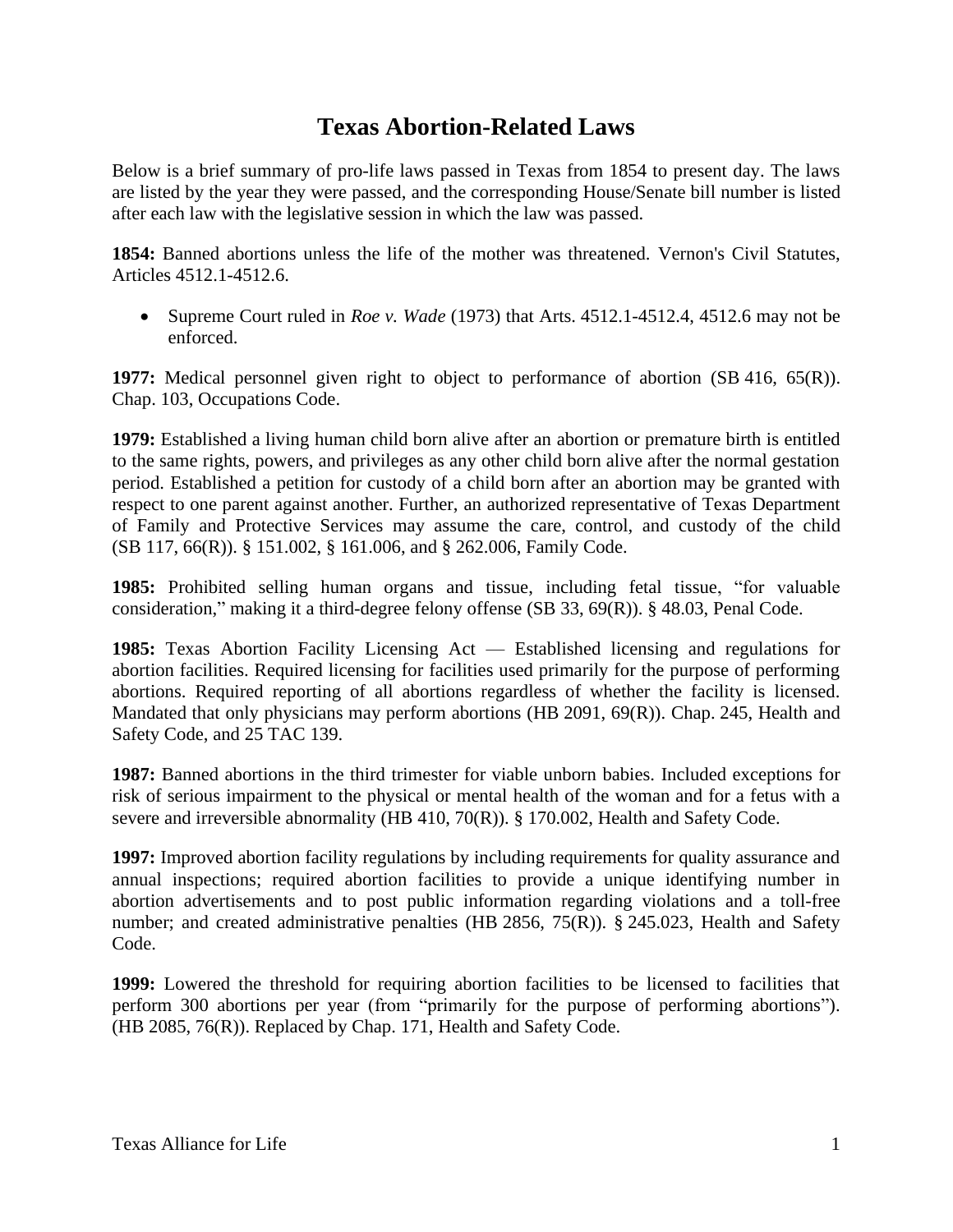**1999:** Required parental notification before an abortion can be performed on minor girls with a judicial bypass exception when parental notification is not in the child's best interest (SB 30, 76(R)). Chap. 33, Family Code.

**1999:** Included an exception for withholding or removing life-sustaining treatment from pregnant women in the Advance Directive Act (SB 1260, 76(R)). Chap. 166, Health and Safety Code.

**1999:** Baby Moses Law / Safe Haven Law — Allowed infants to be legally abandoned at an EMS center (HB 3423, 76(R)). § 262.301, Family Code.

**2001:** Prohibited funds from the Rural (health) Foundation from being used to provide an abortion or a referral for an abortion, unless there is a medically necessary reason to provide the referral (SB 115, 77(R)). § 487.713, Government Code.

**2003:** General Appropriations Act (HB 1, 78(R)):

- Prohibited state funds from Titles V, X, XX family planning grants from being used to pay the direct or indirect costs of abortion procedures provided by contractors of the department. (Department of Health Rider 8).
	- o Rider 8 was challenged in federal court by Planned Parenthood. The state and Planned Parenthood reached a settlement and dismissal agreement, negotiating a separation agreement in order to remain eligible for funding while separating the abortion business from the family planning affiliates. The parties agreed that "legal" affiliate status could be achieved by separate accounting, separate timekeeping, separate signage, and separate boards of directors so as to remain eligible for state funds. *Planned Parenthood v. Sanchez* (5<sup>th</sup> Circuit, 2005).
- Prohibited dispensing prescription drugs to minors without parental consent (DH Rider 9).
- Required contractors to report suspected child abuse, including statutory rape (DH Rider 11 and HHSC Rider 25).

**2003:** Woman's Right to Know Act — Required that:

- Informed consent information and resource directory be provided to women 24 hours before an abortion, and
- Abortions after 16 weeks post fertilization (18 weeks LMP) may be performed only in an ambulatory surgery center (ASC) or hospital (HB 15, 78(R)). Chap. 171, Health and Safety Code.

**2003:** Prenatal Protection Act — Recognized the personhood of unborn children, beginning at fertilization (SB 319, 78(R)).

• The act allowed the prosecution of a person who harms or kills an unborn child unless the death was a legal abortion or was the result of an action taken by the mother. § 1.07(a)(26), § 19.06, § 22.12, § 49.12, Penal Code. Upheld by the Court of Criminal Appeals at least four times.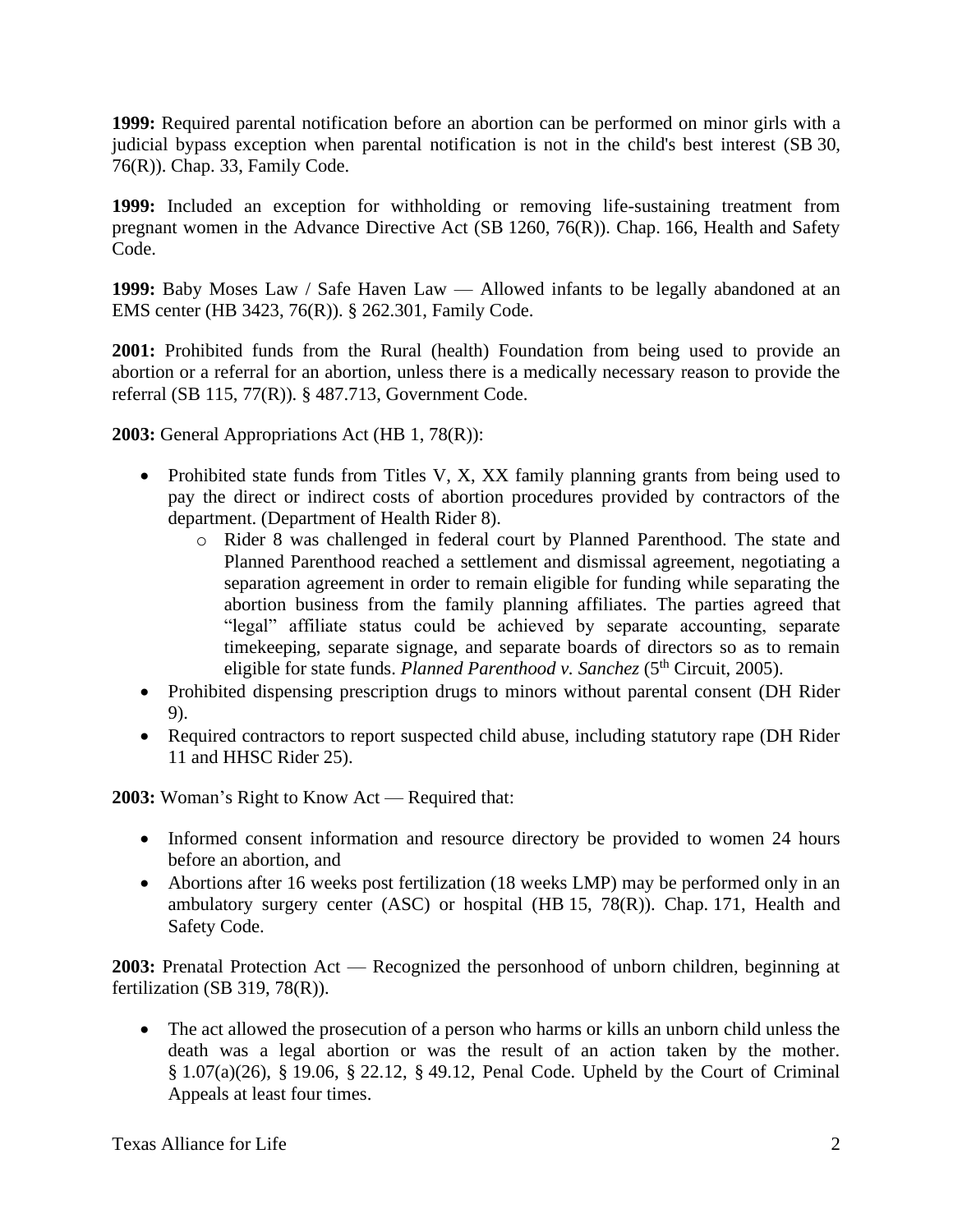• Amended the Civil Practice and Remedies Code to allow for wrongful death lawsuits involving unborn children, except for legal abortion and medical procedures. § 71.001, Civil Practice and Remedies Code

**2003:** Lowered the threshold for requiring abortion facilities to be licensed to facilities that perform 50 abortions per year (from 300 per year) (House floor amendment to HB 2292, 78(R)). § 245.004, Health and Safety Code.

**2005:** General Appropriations Act (SB 1, 79(R)):

- Allocated \$5 million for the biennium for the Alternatives to Abortion program. The Alternatives to Abortions program promotes childbirth and provides support services to pregnant women and adoptive parents (HHSC Sec. 50, Special Provisions Relating to All Health and Human Services Agencies).
- No funds from Family Planning and Medicaid Family Planning may be distributed to individuals or entities that perform elective abortions or contract with individuals or entities that perform elective abortions (DSHS Rider 30 and HHSC Rider 48).
- Limited sexuality education spending only to programs that comply with a specific definition of abstinence and required an annual report to be submitted to the Legislature on contractor compliance (DSHS Rider 29).
- Prohibited dispensing prescription drugs to minors without parental consent (DSHS Rider 31 and HHSC Rider 49).
- Required contractors to report suspected child abuse, including statutory rape (DSHS Rider 33 and HHSC Rider 13).

**2005:** Banned abortions in the third trimester of pregnancy with exception for severe cases (SB 419, 79(R)). § 164.052(a)(18) Occupations Code.

**2005:** Required written parental consent for abortions on minor girls with a judicial bypass exception the same as for parental notice (SB 419, 79(R)). § 164.052 Occupations Code.

**2005:** Created a "certificate of birth resulting in stillbirth" (SB 271, 79(R)). § 192.022, Health and Safety Code.

**2006:** Texas Medical Board adopted a rule requiring parental consent via a signed, notarized sixpage form before a physician can perform an abortion on a minor girl. 22 TAC § 165.5.

**2007:** General Appropriations Act (HB 1, 80(R):

- Allocated \$5 million for the Alternatives to Abortion program for the biennium (HHSC D.2.2. Strategy)
- \$1 million for the umbilical cord stem cell banks for the biennium (HHSC Rider 56).
- Prohibited dispensing prescription drugs to minors without parental consent (DSHS Rider 25 and HHSC Rider 34).
- Required contractors to report suspected child abuse, including statutory rape (DSHS) Rider 27 and HHSC Rider 9).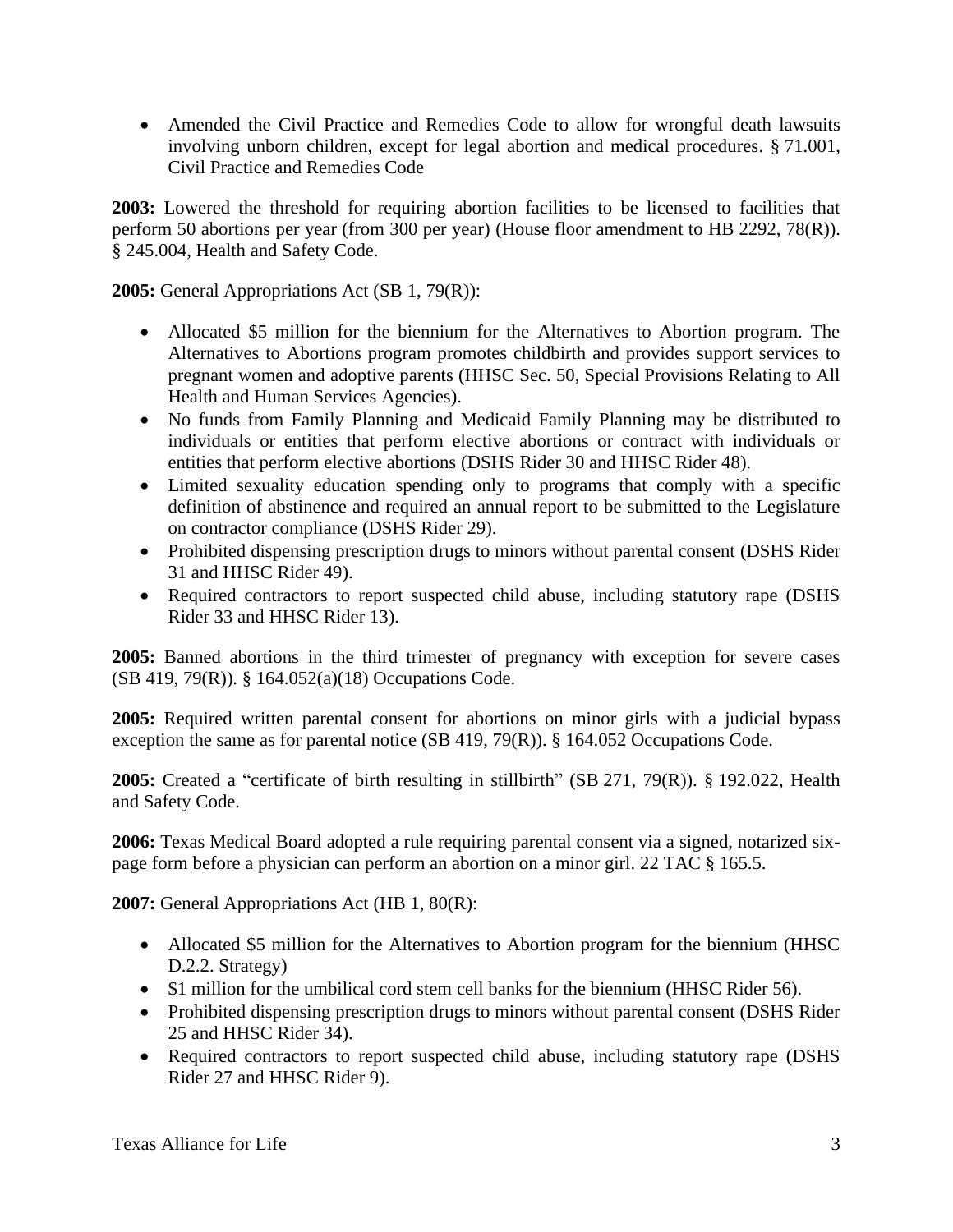- Limited sexuality education spending only to programs that comply with a specific definition of abstinence and required an annual report to be submitted to the Legislature on contractor compliance (DSHS Rider 23).
- No funds from Family Planning and Medicaid Family Planning may be distributed to individuals or entities that perform elective abortions or contract with individuals or entities that perform elective abortions (DSHS Rider 24 and HHSC Rider 33).

**2007:** Brochure on umbilical cord blood options (HB 709, 80(R)). § 162.018 Health and Safety Code.

**2009:** General Appropriations Act (SB 1, 81(R)):

- Allocated \$8 million for funding for the Alternatives to Abortion program for the biennium (HHSC D.2.2. Strategy).
- \$894,133 for the Texas Heart Institute Adult Stem Cell Program for gene therapy research for the biennium (The University of Texas Health and Science Center at Houston Rider 3).
- \$1 million for the umbilical cord stem cell banks for the biennium (HHSC Rider 58).
- No funds from Family Planning and Medicaid Family Planning may be used directly or indirectly for abortion or distributed to individuals or entities that perform elective abortions or contract with individuals or entities that perform elective abortions (DSHS Rider 21 and HHSC Rider 31).
- Limited sexuality education spending only to programs that comply with a specific definition of abstinence and required an annual report to be submitted to the Legislature on contractor compliance (DSHS Rider 20).
- No funds from Family Planning and Medicaid Family Planning may be used directly or indirectly for abortion or distributed to individuals or entities that perform elective abortions or contract with individuals or entities that perform elective abortions (DSHS Rider 21 and HHSC Rider 31).
- Prohibited dispensing prescription drugs to minors without parental consent (DSHS Rider 22 and HHSC Rider 32).
- Required contractors to report suspected child abuse, including statutory rape (DSHS Rider 23 and HHSC Rider 8).
- Continued exclusions from funding for abortion providers for women's health care programs by Department of State Health Services (DSHS Rider 69).

**2009:** Prohibited grants for school-based health clinics from being granted to licensed abortion facilities or their affiliates (HB 281, 81(R)). § 38.063(e-1), Education Code.

**2011:** General Appropriations Act (HB 1, 82(R)):

- Allocated \$8.3 million for the biennium for the Alternatives to Abortion program (HHSC) D.2.2. Strategy).
- \$5 million for the Texas Heart Institute Adult Stem Cell Program for the biennium (Article III, The University of Texas Health and Science Center, Strategy E.3.4-E5.1).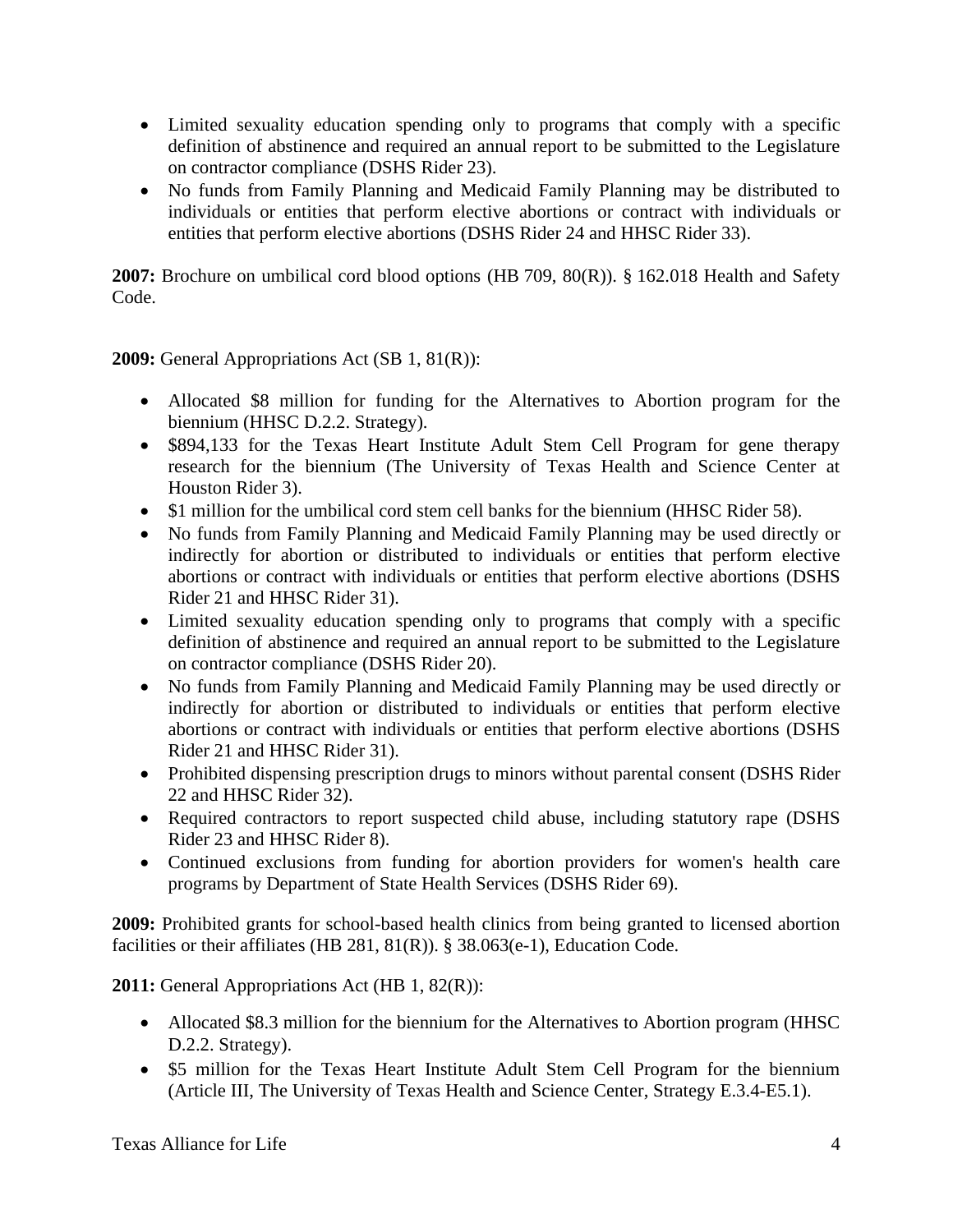- \$2 million for the umbilical cord stem cell banks for the biennium (University of Texas Health and Science Center at San Antonio, III-167 Footnote 1).
- No funds from Family Planning and Medicaid Family Planning may be used directly or indirectly for abortion or distributed to individuals or entities that perform elective abortions or contract with individuals or entities that perform elective abortions (DSHS Rider 17, 52, and HHSC Rider 30).
- Family Planning Program (Title V, X, and XX) funds are prioritized to entities that provide "comprehensive primary and preventative care". (DSHS Rider 77).
- Prohibited dispensing prescription drugs to minors without parental consent (DSHS Rider 18 and HHSC Rider 31).
- Required contractors to report suspected child abuse, including statutory rape (DSHS) Rider 19 and HHSC Rider 8).
- No funds from Medicaid Family Planning may be used to dispense prescription drugs to minors without parental consent, with limited exceptions (HHSC Rider 31).
- Limited sexuality education spending only to programs that comply with a specific definition of abstinence and required an annual report to be submitted to the Legislature on contractor compliance (DSHS Rider 79).

**2011:** Sonogram Law — Required that women have an opportunity to see the ultrasound image of their unborn child and hear the child's heartbeat before they consent to abortion and that doctors must privately consult with patients 24 hours before the abortion (HB 15, 82(R)). § 171.012, Health and Safety Code.

**2011:** Defunded Planned Parenthood \$29 of \$31 million per year (SB 7, 82(1)):

- Prioritized of the Department of State Health Services Title V, X, and XX family planning grants to (1) public entities and federally qualified health centers, (2) non-public entities that provide comprehensive primary and preventative care in addition to family planning services, and (3) nonpublic entities that do not provide comprehensive primary and preventative care. § 531.0025, Government Code.
- Denied Medicaid Women's Health Program (WHP) funding for entities that perform or promote elective abortions or are affiliates of entities that perform or promote elective abortions. § 32.024(c-1), Human Resources Code. Texas HHSC promulgated regulations interpreting the WHP's restriction on abortion-related restrictions. Upheld by 5<sup>th</sup> Circuit in *Planned Parenthood v. Suehs* (2012).

**2011:** Banned state funding for county hospital districts that fund elective abortions (SB 7, 82(1)). § 285.202, Health and Safety Code.

**2011:** Authorized the creation of the "Choose Life" specialty license plate to promote infant adoption as an alternative to abortion (SB 257, 82(R)). Chap. 504.662, Transportation Code.

**2011:** Authorized the creation of an autologous (adult) stem cell bank (SB 7, 82(1)). Chap. 1003, Health and Safety Code.

**2013:** General Appropriations Act (SB 1, 83(R)):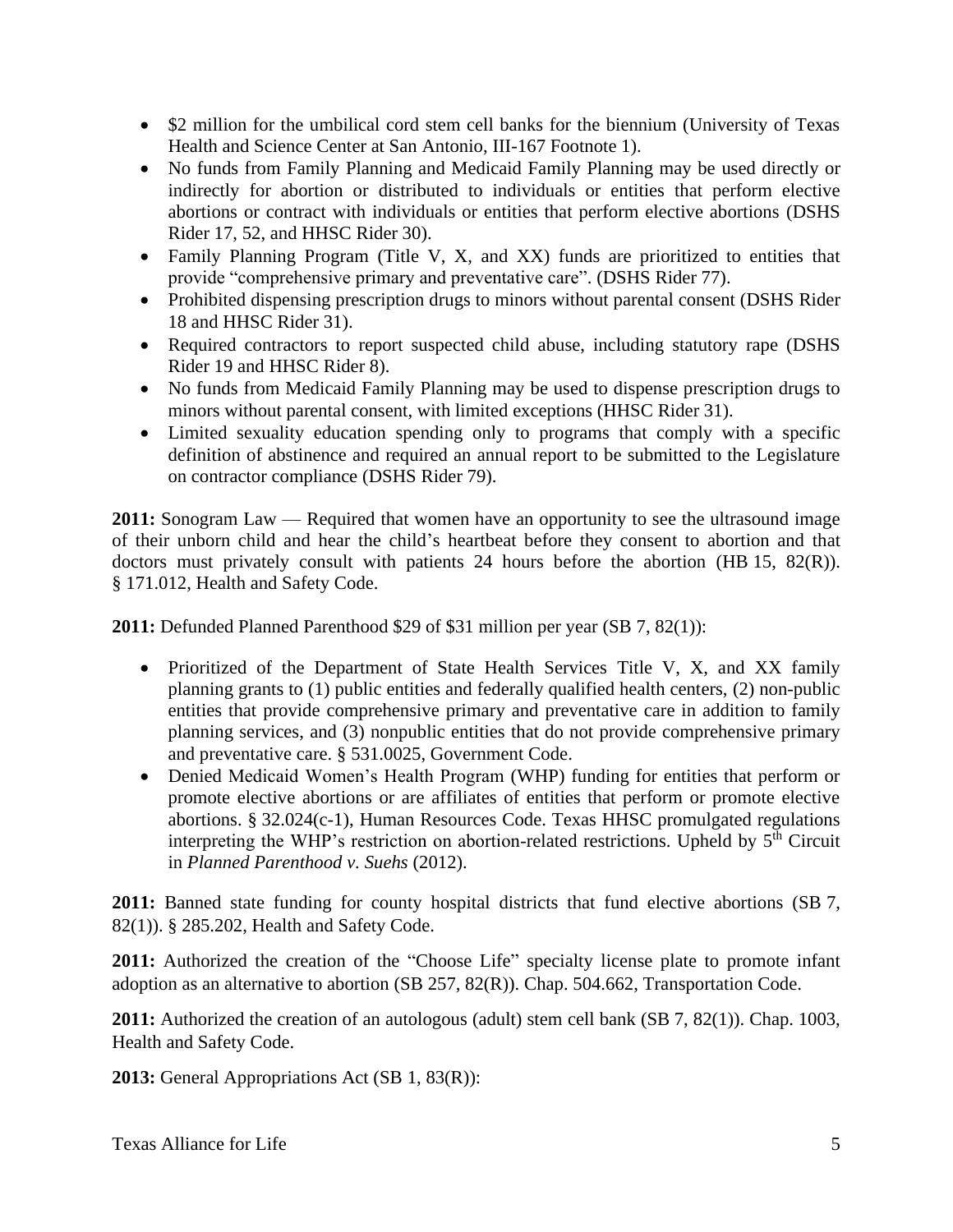- Allocated \$10.3 million to the Alternatives to Abortion program for the biennium (HHSC D.2.2. Strategy).
- \$5 million for the Texas Heart Institute Adult Stem Cell Program for the biennium (The University of Texas Health Science Center at Houston, Strategy E.3.4).
- \$2 million for the umbilical cord stem cell banks for the biennium (HHSC Rider 77).
- No funds from Family Planning and Medicaid Family Planning may be used directly or indirectly for abortion or distributed to individuals or entities that perform elective abortions or contract with individuals or entities that perform elective abortions (DSHS Riders 17, 50, and HHSC Rider 29).
- Required contractors to report suspected child abuse, including statutory rape (DSHS Rider 19 and HHSC Rider 8).
- Prohibited dispensing prescription drugs to minors without parental consent (DSHS Rider 18 and HHSC Rider 30).
- Limited sexuality education spending only to programs that comply with a specific definition of abstinence and required an annual report to be submitted to the Legislature on contractor compliance (DSHS Rider 67).
- Family Planning Program (Title V, X, and XX) funds are prioritized to entities that provide "comprehensive primary and preventative care" (DSHS Rider 65)
- Planned Parenthood and abortion providers excluded from the Department of State Health Services Primary Care Services, Family planning, and Women's Health Program (DSHS Rider 82)

**2013:** Required institutes of higher education to report human stem cell research (SB 67, 83(R)). § 61.051, Education Code.

**2013:** Banned abortions after five months gestation (20 weeks post fertilization) and substantially increased abortion facility safety regulations (HB 2, 83(2)).

- Two portions of this law remain in effect:
	- o 20 Week Ban Ban on abortions post 20 weeks fertilization. Subchap. C, Chap. 171, Health and Safety Code.
	- o FDA Regulations on Abortion-Inducing Drugs Requires that abortion-inducing drugs may only be administered by a physician according to FDA regulations the physician must examine the woman 14 days after the procedure. Challenged in *Planned Parenthood v. Abbott* and upheld by the 5<sup>th</sup> Circuit (2014). Subchap. D, Chap. 171, Health and Safety Code.
- Two portions of this law were ruled unconstitutional and are not enforced:
	- o Admitting Privileges Rule Required abortionists to obtain admitting privileges at a hospital within 30 miles of their abortion facilities. Was challenged in *Planned Parenthood v. Abbott* and upheld by the 5<sup>th</sup> Circuit (2014). However, it was then challenged again in the United States Supreme Court in *Whole Woman's Health v. Hellerstedt* (2016), and permanently enjoined. § 171.0031, Health and Safety Code.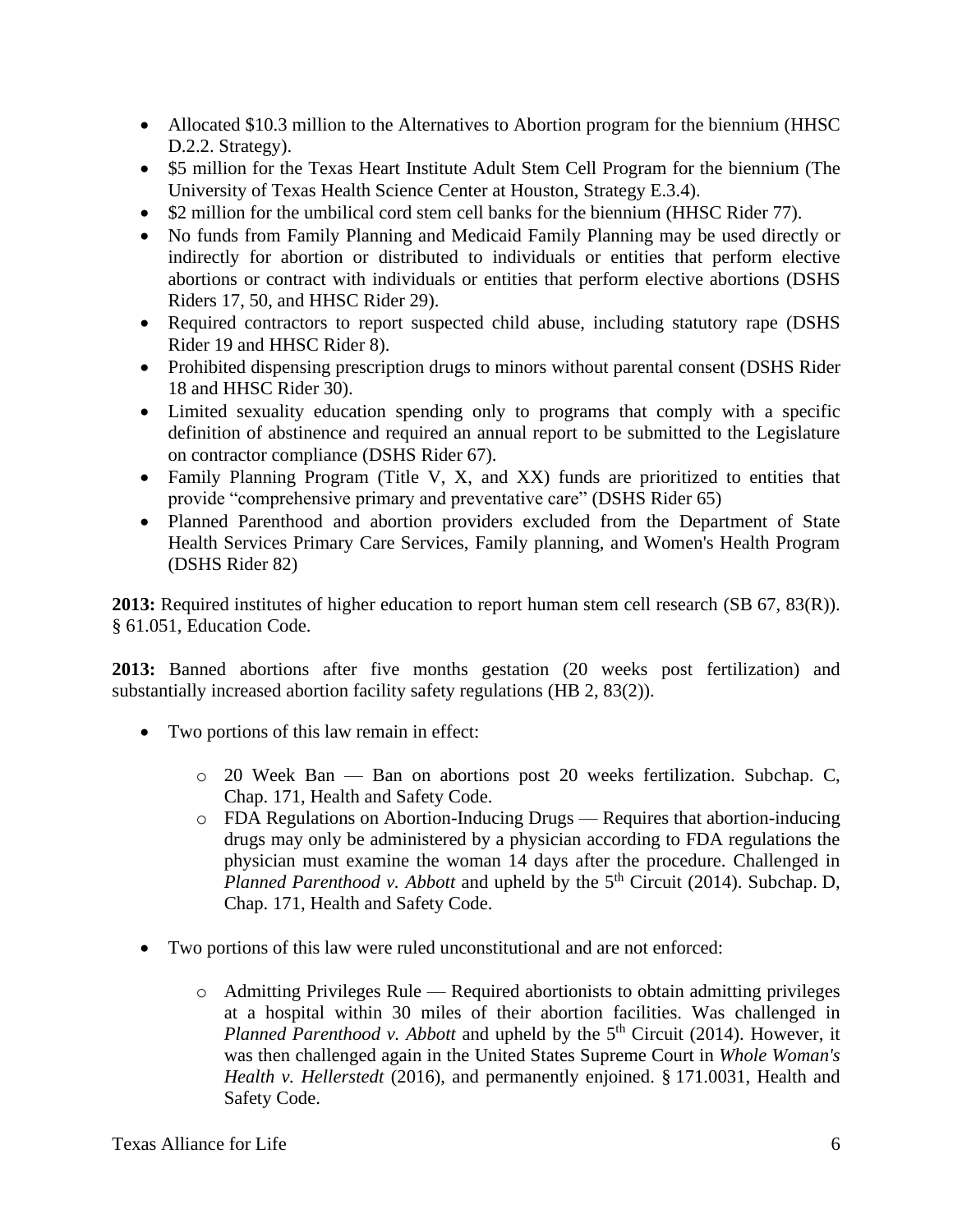o Ambulatory Surgical Center (ASC) Standards — Required abortion facilities to adhere to the building and safety standards already in law for ambulatory surgical centers. Permanently enjoined by the U.S. Supreme Court in *Whole Woman's Health v. Hellerstedt* (2016).

**2015:** General Appropriations Act (HB 1, 84(R):

- Increased funding for the Alternatives to Abortion program to \$18.3 million for the biennium (HHSC D.2.2. Strategy).
- \$5 million for the Texas Heart Institute Adult Stem Cell Program for the biennium (The University of Texas System Administration, Strategy C.1.1).
- Continued exclusions from funding for women's health care programs by Department of State Health Services (DSHS Rider 63 and HHSC Riders 29, 74, 85, 87, and 88).
- \$2 million for the umbilical cord stem cell banks for the biennium (HHSC Rider 59).
- Required contractors to report suspected child abuse, including statutory rape (DSHS) Rider 14 and HHSC Rider 8).
- Prohibited dispensing prescription drugs to minors without parental consent (HHSC Rider 31 and 86).
- Limited Title V sexuality education spending only programs that comply with each of the federal A-H components of abstinence education and required an annual report to be submitted to the Legislature on contractor compliance (DSHS Rider 53).
- Excluded Planned Parenthood (abortion providers and their affiliates) from the Breast and Cervical Cancer Services Program (DSHS Rider 72).
- Ban on Medicaid funding for sexuality education to abortion providers or their affiliates (HHSC Rider 31).
- Family Planning Program (Title V, X, and XX) funds are prioritized to entities that provide "comprehensive primary and preventative care" (HHSC Rider 88).

**2015:** Reformed the judicial bypass process, the process in which an order from a judge could allow minors to get abortions without the notification and consent of their parents (HB 3994, 84(R)). Chap. 33, Family Code:

- Stopped the practice of venue shopping for favorable courts,
- Increased the standard of evidence necessary to grant a minor an abortion,
- Lengthened the timeline by which the trial court and court of appeals are required to decide on a judicial bypass application,
- Banned teleconference and videoconferencing into the courtroom,
- Required proof of age and identity for a non-minor,
- Required the court to appoint a separate guardian-ad-litem and attorney-ad-litem for the minor, and
- Requires annual reports by the Office of Court Administration.

2015: Protected victims of sex trafficking at abortion facilities by requiring abortion facility workers and volunteers to undergo training to recognize and assist victims of human sex trafficking (HB 416, 84(R)). Subchap. E, Chap. 171, Health and Safety Code.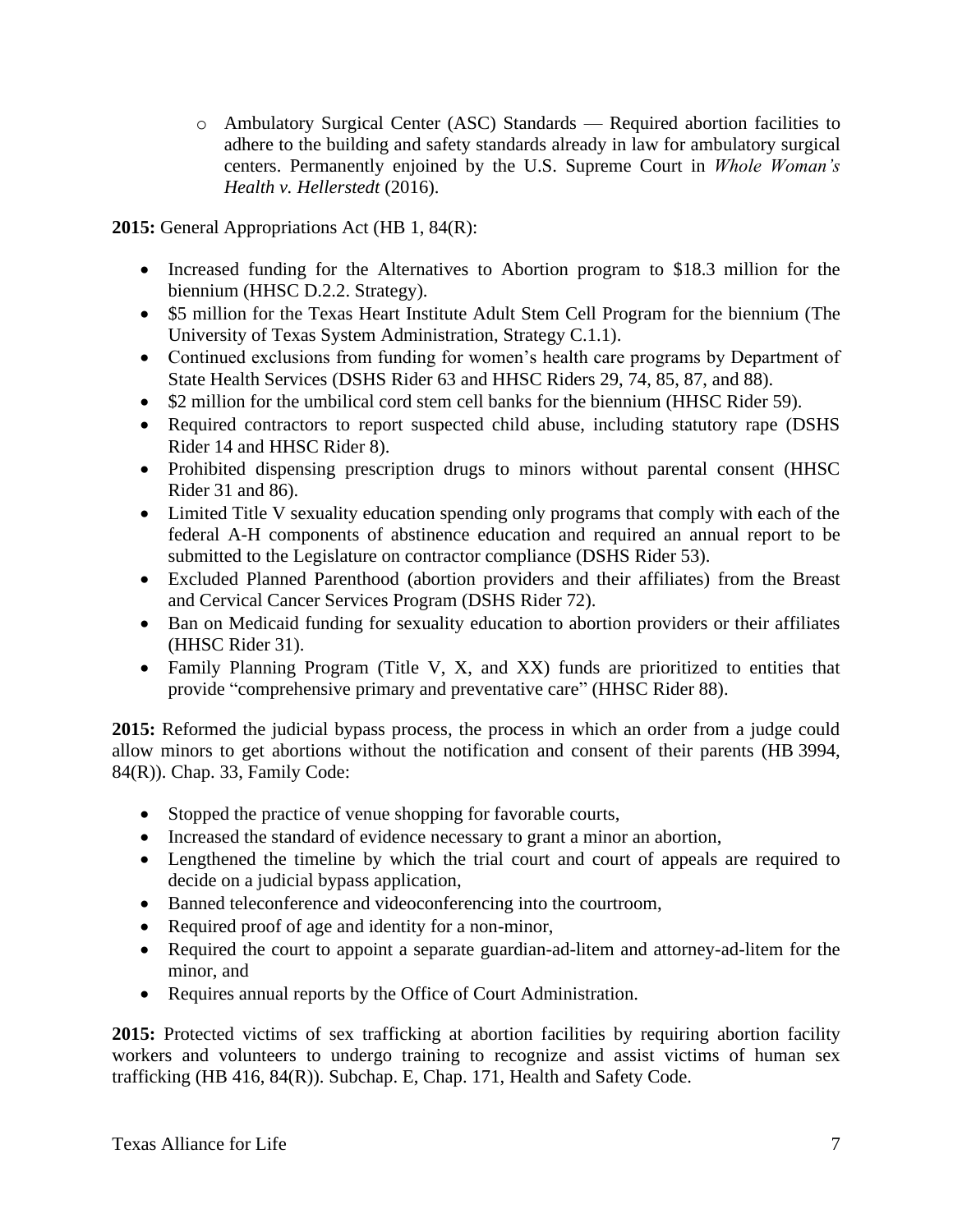**2015:** Protected unborn babies with disabilities by providing state-created educational materials to parents of unborn babies diagnosed with Down syndrome without referrals for abortion (HB 3374, 84(R)). Chap. 161, Health and Safety Code.

**2015:** Promoted adult, not embryonic, stem cell research and treatments by creating the Texas Adult Stem Cell Research Coordinating Board (HB 177, 84(R)). Chap. 156, Education Code.

**2015:** Required disclosure of sponsors of research projects at public universities like the Texas Policy Evaluations Project at The University of Texas at Austin, which opposes pro-life laws passed by the Legislature; required reporting of sponsors of research in public communications; and required universities to respond to public information requests for the sponsor information. (HB 1295 and SB 20, 84(R)). § 51.954, Education Code and § 321.013, Government Code.

**2015:** Required counties to report on procedures related to pregnant women in county jails (HB 1140, 84(R)). Chap. 511, Government Code.

**2017:** General Appropriations Act (SB 1, 85(R)):

- Doubled funding to as much as \$38.3 million for the Alternatives to Abortion Program for the biennium (HHSC Strategy D.1.2., HHSC Rider 222).
- \$3.2 million for the biennium for Texas Heart Institute Adult Stem Cell Program (Article III, The University of Texas System Administration, Strategy C.1.1).
- \$2 million for umbilical cord stem cell banks for the biennium (HHSC Rider 81).
- State money may not be distributed to abortion providers or their affiliates (Article IX, Sec. 6.25).
- Contractors must report suspected child abuse, including statutory rape (DSHS Rider 24, HHSC Rider 150).
- Limited sexuality education spending to programs that components comply with each of the A-H components of abstinence education of abstinence education (HHSC Rider 49).
- Abortion providers and affiliates may not be contractors in the Breast and Cervical Cancer Services Program and the Healthy Texas Women Program and Family Planning Program (HHSC Rider 51, HHSC Rider 56).
- No direct or indirect funding of abortion (HHSC Rider 52).
- No funds for Medicaid Family Planning or Instruction may go for abortion providers or materials prepared by abortion providers and affiliates (HHSC Rider 53).
- No funds for prescription drugs to minors without parental consent (HHSC Rider 57).
- Family Planning Program funds are prioritized to entities that provide "comprehensive" primary and preventative care" (HHSC Rider 58).
- State funded long acting contraceptives may not include abortifacients (HHSC Rider 59).

**2017:** Stopped Planned Parenthood's trafficking of baby body parts (SB 8, 85(R)):

- Banned partial-birth abortions. Subchapter F, Health and Safety Code.
- Criminalized all sale, purchase, and donation of organs and tissues after elective abortion and banned research on tissues and organs of victims of elective abortions. Chapter 173, Health and Safety Code and § 48.03, Penal Code.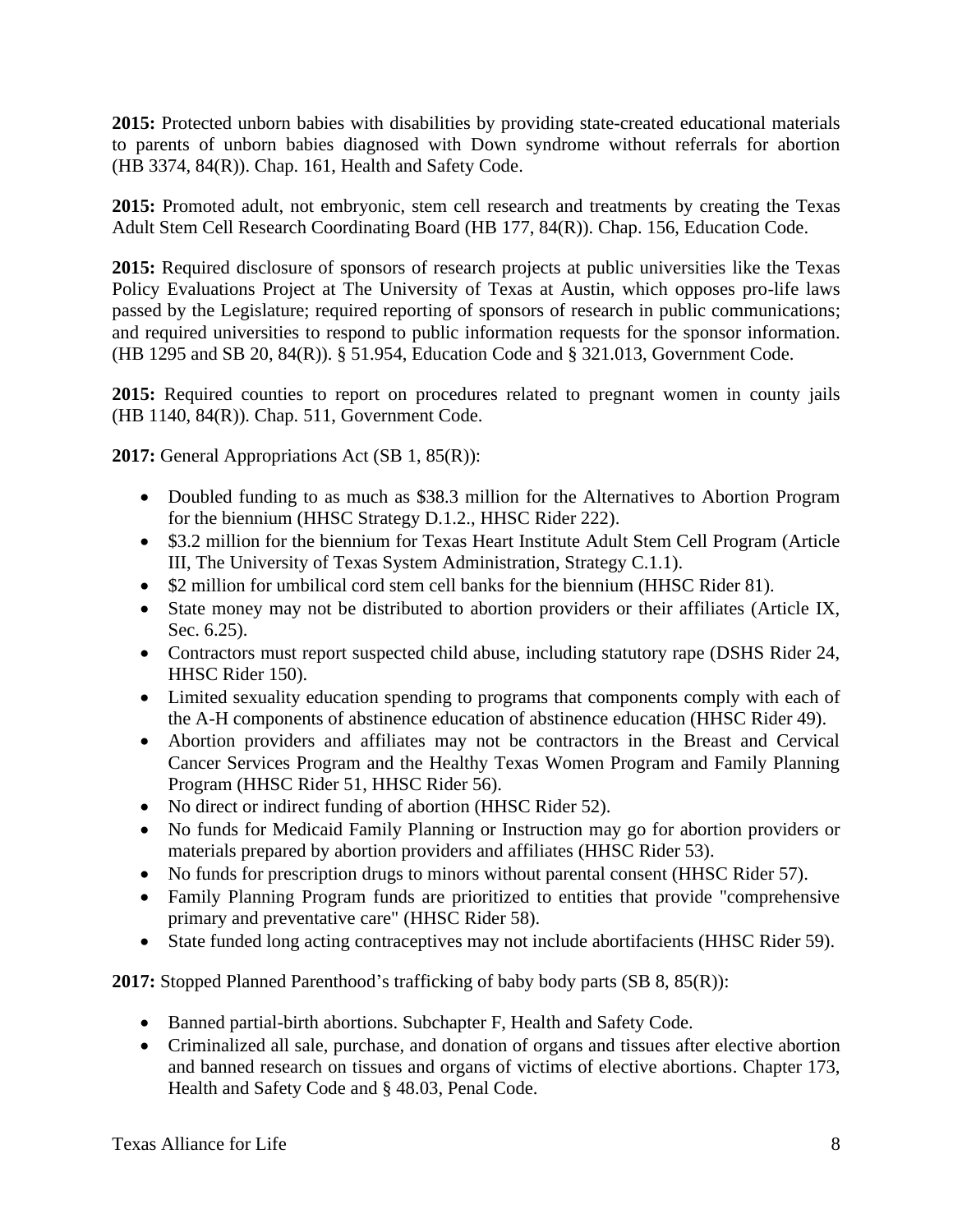- Banned dismemberment abortions. Subchapter G, Health and Safety Code.
	- o Ban on dismemberment abortions struck down in federal district court; appeal is pending in the 5th Circuit (*Whole Woman's Health v. Paxton*)*.*
- Humane Disposition.
	- o Required humane disposition of the bodies of babies who die from abortion and miscarriage. Chap. 697, Health and Safety Code. Humane disposition rule struck down in federal district court; pending in the 5th Circuit (*Whole Woman's Health v. Smith*).

**2017:** Protected Women from forced abortion, especially victims of sex trafficking (HB 2552, 85(R)). Chap. 241 and 245, Health and Safety Code:

- Required human trafficking hotline signs at abortion facilities and hospitals. § 245.025, Health and Safety Code.
- Created a first-degree felony offense for killing the unborn child of a minor girl who is a victim of sex trafficking. § 20A.02(b), Penal Code.
- Enhanced penalties for assaulting woman to force her to have an abortion. § 22.01(b) and (c), Penal Code.

**2017:** Created conscience protection for foster care providers by protecting their rights to follow their sincerely held religious beliefs to not provide or refer for abortion (HB 3859, 85(R)). § 45.004(3), Human Resources Code.

**2017:** Protected victims of rape by making it easier to terminate the paternity rights of rapists (SB 77, 85(R)). § 154.001, Family Code.

**2017:** Required physicians involved in *in vitro* fertilization (IVF) to provide information to patients regarding the option of donation of unused human embryos in order to promote donation, not destruction, of human embryos (HB 785, 85(R)). Chap. 159, Occupations Code.

**2017:** Banned telemedicine abortions (SB 1107, 85(R)). § 111.005(c), Occupations Code.

**2017:** Required abortion complications that occur or are treated at abortion facilities to be reported within three business days, required abortion complications treated at hospitals to be reported within 30 days, and required the Health and Human Services Commission to publish an annual report. Creates civil penalties for non-compliance (HB 13, 85(1)). § 171.006, Health and Safety Code.

**2017:** Eliminated mandatory coverage for elective abortions in health insurance plans in the federal Affordable Care Act exchange, government plans, and private plans; and allowed optional abortion coverage through the purchase of a separate plan (HB 214, 85(1)). Chap. 1695, Insurance Code.

**2017:** Increased reporting of abortions on minor girls by requiring a physician performing an abortion on a minor girl to report how consent for the abortion was obtained: whether by parental consent or by a court order through the judicial bypass process (HB 215, 85(1)). § 171.006, Health and Safety Code.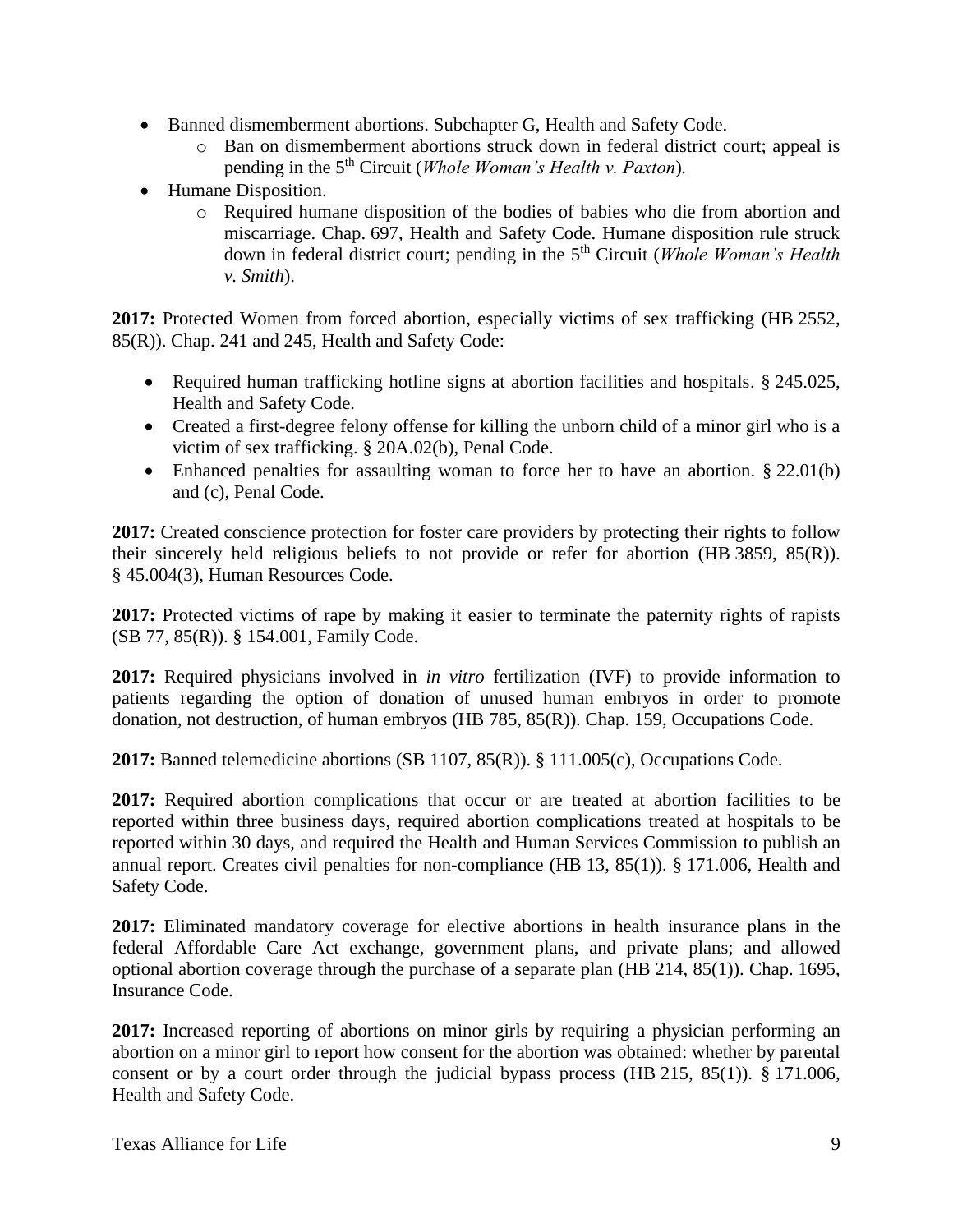**2019:** General Appropriations Act (HB 1, 86(R)):

- Doubled funding for the Alternatives to Abortion program to as much as \$80 million per biennium (HHSC Strategy D.1.2., HHSC Rider 80).
- \$3.2 million for the biennium for Texas Heart Institute Adult Stem Cell Program (The University of Texas System Administration, Strategy C.1.1).
- \$2 million for the biennium for umbilical cord blood banks for the biennium (HHSC Rider 93).
- State money may not be distributed to abortion providers and affiliates (Article IX, Sec. 6.25).
- Health and Human Services agencies must make a good-faith effort to comply with all child abuse reporting guidelines (HHSC Section 31).
- Limited sexuality education spending to programs that components comply with each of the components of abstinence education of abstinence education (HHSC Rider 71).
- No funding of abortion or entities that provide abortions through funds appropriated to Medicaid Family Planning, the Healthy Texas Women Program, and the Family Planning Program (HHSC Rider 72).
- Funding for family planning instruction may not be used for materials from an entity that performs elective abortions and their affiliates (HHSC Rider 73).
- Family Planning Funds are prioritized to entities that provide "comprehensive primary and preventative care" (HHSC Rider 79).
- No funds for prescription drugs to minors without parental consent (HHSC Rider 79).

**2019:** Defunded Planned Parenthood and other abortion providers at the local level by banning contract between cities, counties, hospital districts, and school districts and an abortion provider and an affiliate of an abortion provider (SB 22, 86(R)). Chap. 2272, Government Code.

**2019:** Texas Alternatives to Abortion Information Act — Required doctors or designee to hand the state's "A Woman's Right to Know" informational brochure and directory to women before consenting to abortion. The brochure is informational resource material, the directory lists women's health clinics in Texas that do not provide abortions or give abortion referrals. Further, required a private consultation with a physician at least 24 hours before the abortion (SB 24, 86(R)). § 171.012(b)(2) and § 171.012(f), Health and Safety Code.

**2019:** Texas Born-Alive Infant Protection Act — Protected babies who are born alive after an abortion by creating a civil cause of action and a specific criminal offense to hold physicians accountable by establishing a physician-patient relationship between the infant and the abortion doctor. The Act created a civil penalty and authorized the Attorney General of Texas to impose a \$100,000 fine on a physician who fails to provide appropriate medical treatment to a child born alive after an abortion. Additionally, it made the criminal offense a third-degree felony (HB 16, 86(R)). § 151.002, Family Code.

**2019:** Increased penalties for assaulting a pregnant woman (HB 902, 86(R)). § 22.01(b)(7), Penal Code.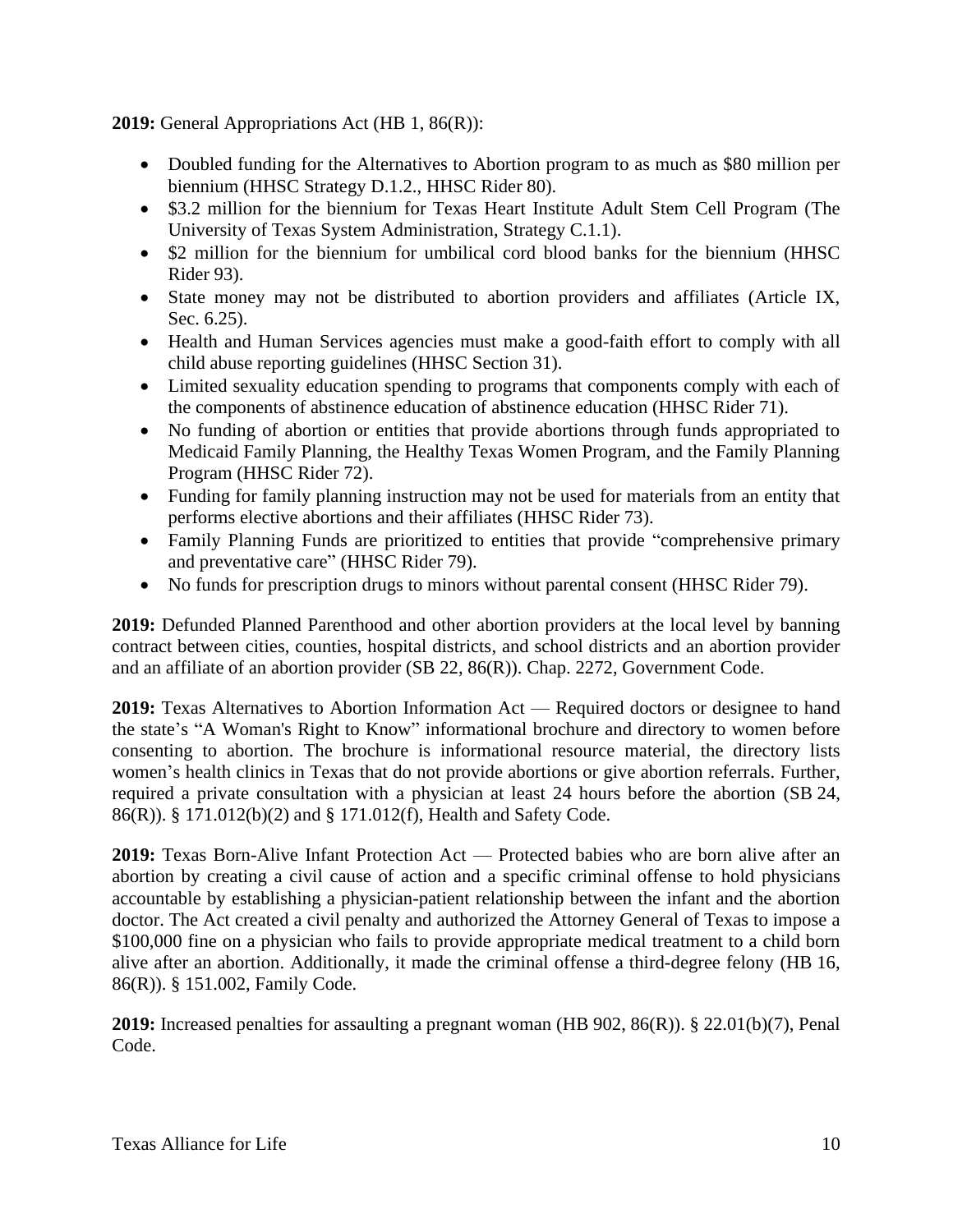